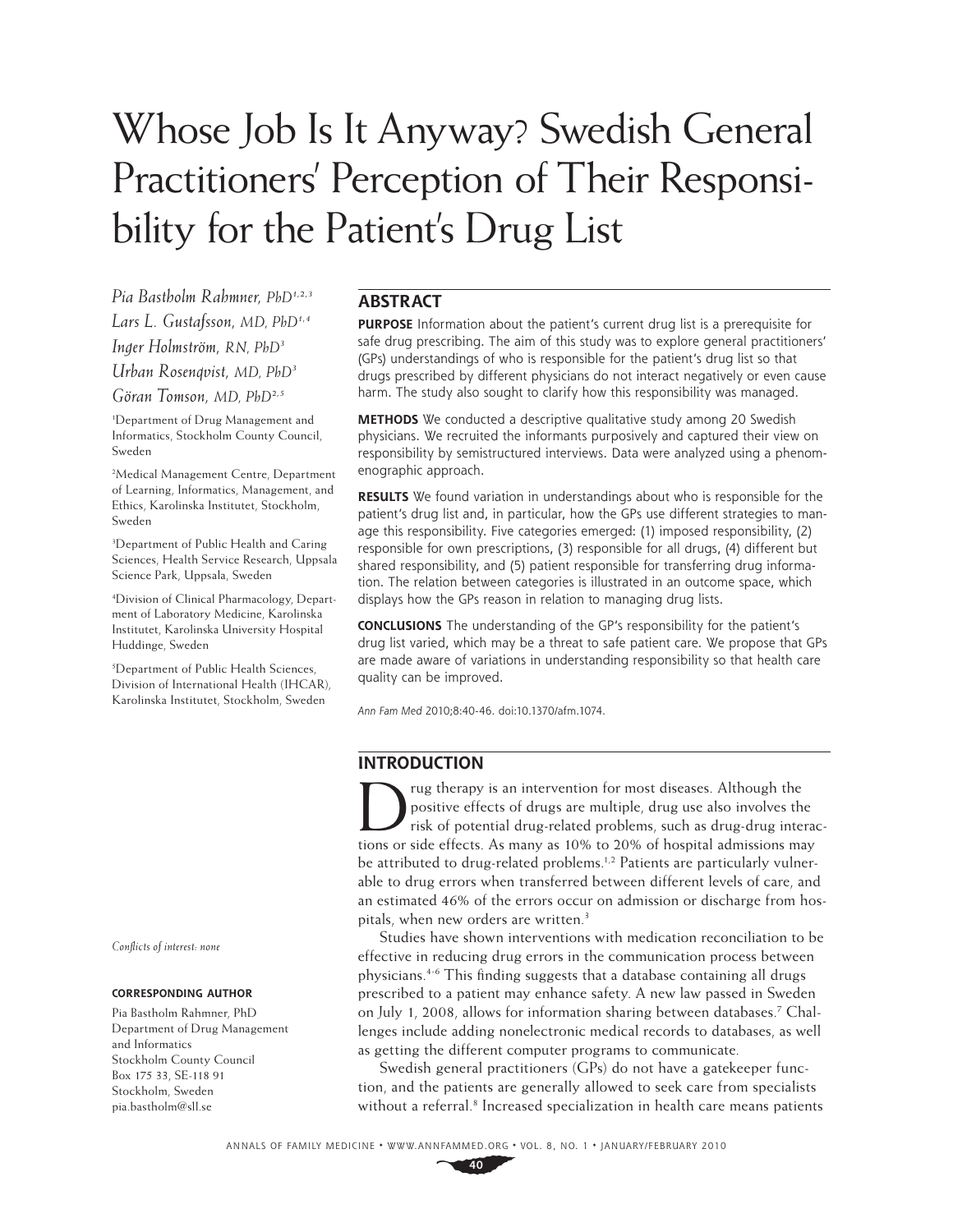can see several physicians but are mostly followed up in primary care. Medical documentation is thus scattered among settings, which makes it difficult for GPs to get full access to information.<sup>9</sup> Regarding the responsibility for their patients' prescription drug use, GPs are required to conform to the following regulation of the Swedish National Board of Health and Welfare<sup>10</sup>:

It is not one single health care professional who is responsible for the current drug list. Each GP is responsible for his/ her prescriptions and that current patient drugs are available on a drug list. GPs should, if possible, inform themselves about other drugs that the patient uses and assess whether the current prescription is appropriate.

The strategies to promote rational and safe drug prescribing are many, but health care professionals have focused almost exclusively on improving the quality of their own prescribing decisions.<sup>11</sup> Challenging questions are thus raised about how GPs perceive their responsibility for the patient's current drug list when it includes drugs prescribed by different clinicians. To our knowledge this issue has not yet been investigated.

The aim of our study was to explore how Swedish GPs perceive who is responsible for the patient's drug list and how this responsibility is managed.

## **METHODS**

## **Research Design**

The study was conducted using a phenomenographic approach.12 The main focus of such an investigation is to describe the variations in the ways individuals experience and relate to phenomena.<sup>13</sup> In phenomenographic research a strategic sample is preferred, because the researchers interest is to capture diversity in a well-structured sample.<sup>13</sup> Twenty informants are usually sufficient to capture the potential variations in ways of experiencing a phenomenon, $14$  and this sample size supports both the breadth and depth of the variations in the GP's understandings of responsibility. Semistructured interviews form the basis for data collection. The final results, described in an outcome space that shows the hierarchical relationship between so-called categories, is displayed as a figure. This figure is defined in terms of increasing complexity and might be seen as a subset of comprehensive or complex ways of understanding responsibility.<sup>13</sup> Reflecting on the outcome space has been shown to be a useful educational tool for changed understandings among professionals.14-16

The study design was approved by the regional Ethics Committee at Karolinska Institutet in Stockholm, Sweden, Dnr 2007/326-31/3.

#### **Informants and Data Collection**

All physicians interviewed were  $\text{GP}_s$  (n = 17) or were in their residency training as a  $GP$  (n = 3). Informants with differences in background characteristics were purposively selected<sup>17</sup> from a register provided by the health authorities. A total of 13 different health care centers were represented in the Stockholm area.

The interviews were conducted at the physicians' workplace between January and September 2007. All interviews were made by the first author (P.B.R.). To maintain a focus on the physicians' experience, they were asked to describe and freely reflect on the following questions: "Who is ultimately responsible for the patient's drug list when medications are prescribed by different physicians? Do you take that responsibility, and, if so, how?" Based on the answers, follow-up questions were used to clarify and deepen the informants answer. By asking such question as, "What do you mean?" or "Could you give an example?" we reached information reflecting actual work experiences. In this study, we defined a drug list as the current patient-specific list of drugs prescribed by all health care clinicians.

The interviews lasted between 35 and 85 minutes (median 58 minutes), were audio recorded, and were transcribed verbatim. The identities of the informants were removed in the transcripts to guarantee confidentiality.

#### **Data Analysis**

The analysis was carried out by a behavioral scientist (P.B.R.), a medical doctor (G.T.), and a registered nurse (I.H.). The other authors (U.R., L.L.G.) acted as co-readers. The analysis was based on a phenomenographic procedure,<sup>13</sup> as described in 5 steps:

1. The transcribed text was read repeatedly by the 3 researchers independently to gain an overall impression.

2. Parts in the transcripts where the informants responded to the research questions were marked, and a preliminary description of each GP's predominant view was noted. These parts were considered to be the essential content of the data.

3. The descriptions from all interviews were compared and grouped into categories of similarities and differences. No predetermined categories were used. The descriptions were discussed; when opinions differed, such as about their meaning or origin, we returned to the transcripts and sought evidence to establish consensus. This iterative process was used throughout the whole analysis, ie, moving from the whole transcript to the condensed description and back again to determine the physicians' predominant understanding of responsibility of the patient's drug list and its management. When each category was established, it was given a suitable label. Saturation was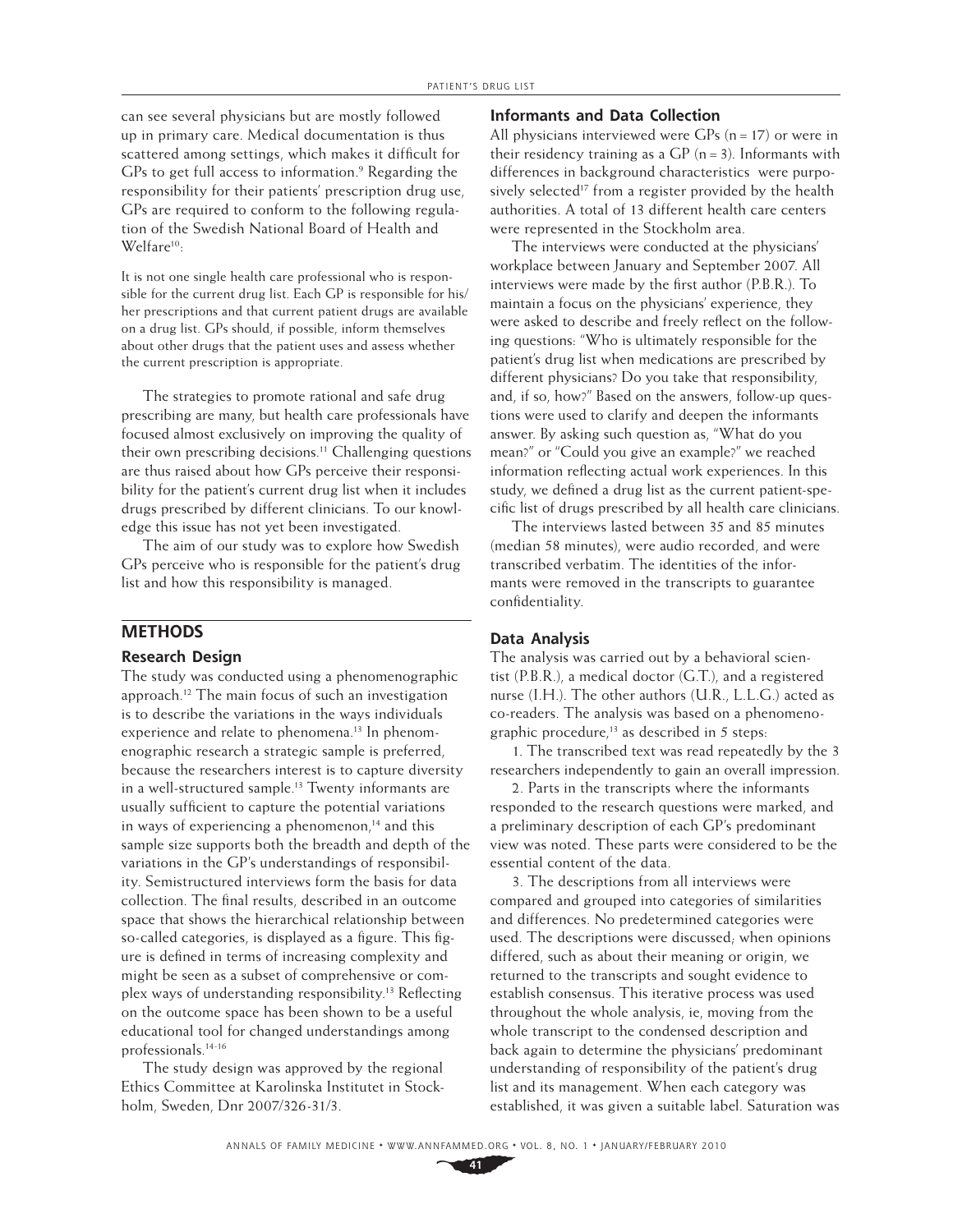reached after analyzing 18 interviews. Quotations were selected to illustrate the informants' understandings in the categories.

4. Each transcript was reread once more to look for the informants' less-dominant understanding of responsibility. This step was undertaken to ensure that no aspects were overlooked.

5. A structure of the hierarchical relation between categories was created. Focus was on what the GPs talk about in regards to their perceived responsibility for the patients' current drug lists and how they managed

| Table T. Demographic and Employment<br><b>Characteristics of Participating Physicians</b> |             |  |  |  |
|-------------------------------------------------------------------------------------------|-------------|--|--|--|
| Characteristic                                                                            | No.         |  |  |  |
| Female                                                                                    |             |  |  |  |
| Male                                                                                      | 13          |  |  |  |
| Age (mean), y                                                                             | $32-64(51)$ |  |  |  |
| Years in profession, range (mean)                                                         | $1-32(8)$   |  |  |  |

Years as GP, range (mean) 0-27 (14)

Private practice 8 National Health Service 12

Employment conditions

GP = general practitioner.

**Table 1. Demographic and Employment** 

this responsibility. This constitutes the outcome space describing the internal relation between the categories of description.

# **RESULTS**

Table 1 displays the demographic and practice characteristics of the 20 participants in the study. We distinguished 5 categories of understanding responsibility that reflect 5 approaches to the issue of managing responsibility. Table 2 displays information about each GP's predominant and less-dominant ways of understanding. A combination of views was found among all 20 GPs (Table 2); it seems that each GP could adopt several approaches depending on the patient and the situation.

## **Category A. Imposed Responsibility**

The GPs felt an imposed responsibility for unfamiliar drugs that were prescribed by another physician. When patients came to the GPs for follow-up treatment or to renew prescriptions prescribed by other specialists, the GPs were sometimes responsible for signing drug lists for conditions that were beyond their competence to manage, and they had little information about medical indications for or changes to the drug list.

| GP<br>Identification<br>No. | Sex of<br><b>Interviewee</b><br>(Years in<br>Profession) | Category A<br>Imposed<br>Responsibility | Category B<br>Responsible<br>for Own<br><b>Prescriptions</b> | Category C<br>Responsible<br>for All<br><b>Drugs</b> | <b>Category D</b><br><b>Different</b><br>but Shared<br><b>Responsibility</b> | Category E<br><b>Patient Transferring</b><br><b>Drug Information</b> |
|-----------------------------|----------------------------------------------------------|-----------------------------------------|--------------------------------------------------------------|------------------------------------------------------|------------------------------------------------------------------------------|----------------------------------------------------------------------|
| $\overline{2}$              | Male (24)                                                | $+ +$                                   |                                                              | $^{+}$                                               |                                                                              |                                                                      |
| 15                          | Male (23)                                                | $+ +$                                   |                                                              | $^{+}$                                               |                                                                              |                                                                      |
| 10                          | Male (22)                                                | $^{+}$                                  | $+ +$                                                        |                                                      |                                                                              | $^{+}$                                                               |
| 1                           | Male (21)                                                |                                         | $+ +$                                                        |                                                      |                                                                              |                                                                      |
| 5                           | Female (20)                                              |                                         | $+ +$                                                        |                                                      |                                                                              |                                                                      |
| 11                          | Female (1)                                               |                                         | $++$                                                         |                                                      | $^{+}$                                                                       | $^+$                                                                 |
| 3                           | Male $(1)$                                               | $+$                                     | $++$                                                         |                                                      |                                                                              | $^+$                                                                 |
| 6                           | Male (trainee)                                           | $+$                                     | $+ +$                                                        |                                                      | $^{+}$                                                                       | $^+$                                                                 |
| 16                          | Female (24)                                              |                                         | $+ +$                                                        |                                                      | $^{+}$                                                                       | $^+$                                                                 |
| 13                          | Male (12)                                                |                                         | $+ +$                                                        |                                                      | $^{+}$                                                                       | $^{+}$                                                               |
| $\overline{7}$              | Female (14)                                              |                                         | $++$                                                         |                                                      | $^{+}$                                                                       |                                                                      |
| 8                           | Male (1)                                                 |                                         | $+ +$                                                        |                                                      |                                                                              |                                                                      |
| 14                          | Male (trainee)                                           |                                         | $++$                                                         |                                                      |                                                                              | $^+$                                                                 |
| 12                          | Male (27)                                                |                                         |                                                              | $+ +$                                                | $^{+}$                                                                       |                                                                      |
| 18                          | Male (23)                                                |                                         |                                                              | $+ +$                                                |                                                                              | $^+$                                                                 |
| 9                           | Male (17)                                                | $^{+}$                                  |                                                              | $+ +$                                                |                                                                              |                                                                      |
| $\overline{4}$              | Female (12)                                              |                                         | $\! + \!\!\!\!$                                              |                                                      | $+ +$                                                                        | $^+$                                                                 |
| 17                          | Female (4)                                               | $^{+}$                                  | $^{+}$                                                       |                                                      |                                                                              | $+ +$                                                                |
| 19                          | Male $(1)$                                               |                                         | $\! + \!\!\!\!$                                              |                                                      | $^{+}$                                                                       | $+ +$                                                                |
| 20                          | Female (trainee)                                         |                                         | $^{+}$                                                       |                                                      | $^{+}$                                                                       | $++$                                                                 |

GP = general practitioner.

Note: Distribution of each individual physician's predominant understanding (++) and less-dominant understanding (+) as expressed in the interviews. Categories were labeled after informant's description of what was in focus regarding responsibility for patient drug list.

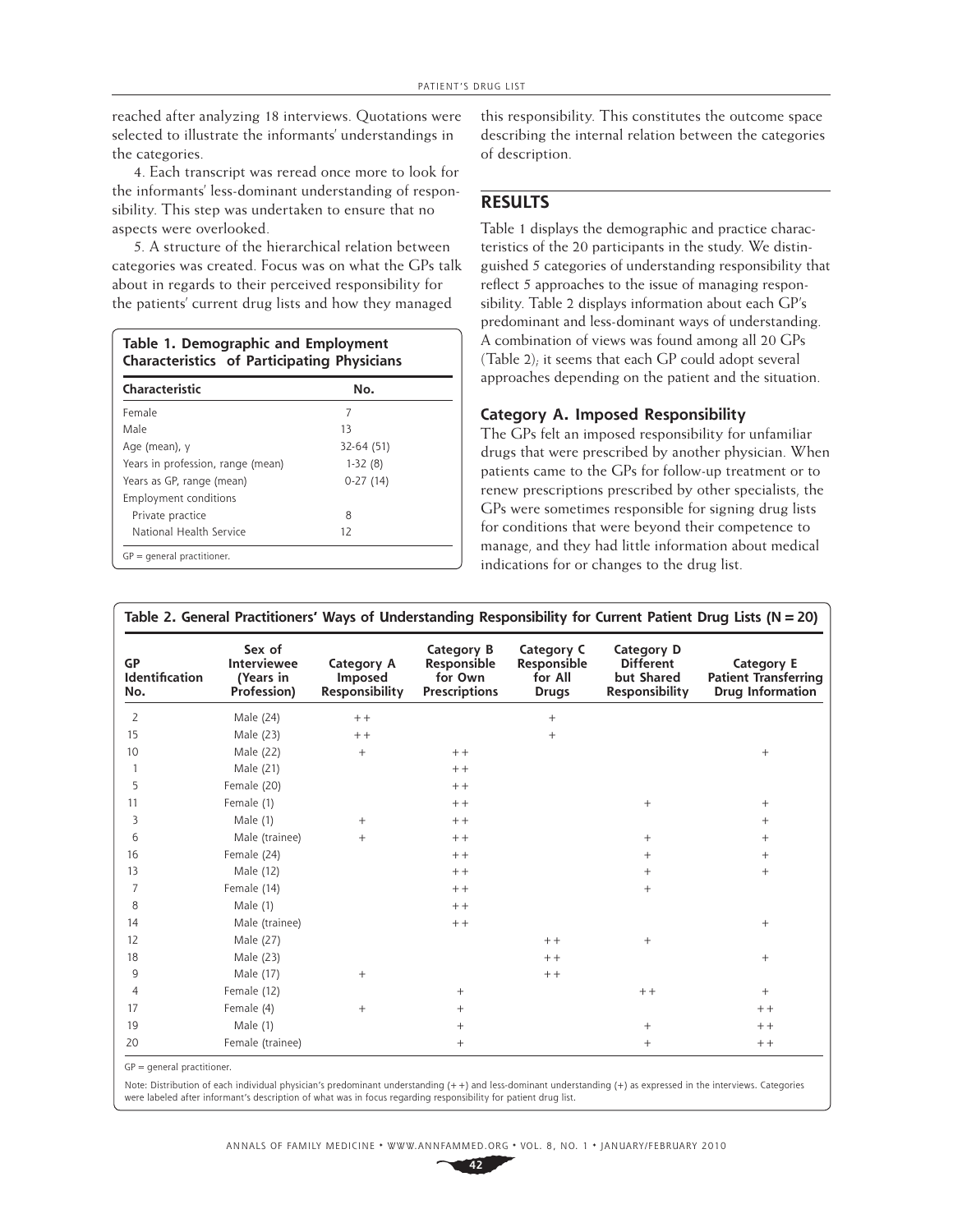As an example, there's this group home for mentally disabled youth. Many have odd syndromes that a GP might not even have heard of, and may also receive neurological or endocrinology treatments. As the poor GP, I am just handed some papers and suddenly I am supposed to sign changes to the drug list, and I have no idea why they were made in the first place. I never really get any information about it either (GP No. 2).

Most GPs said their responsibility had increased with time, as limited hospital resources result in an increased number of patients with complicated conditions in the primary care.

The trend in health care is that more and more work is done in primary care. If I had done some of the things I do today some 20 years ago, I would have received a warning or been fired. A GPs' area of responsibility is so much bigger than it used to be. We are seeing patients who suffer from cancers, hematologic diseases, renal failure, and severe heart failure.… Not only has the collective knowledge grown, we are also able to offer more pharmacological treatments and at the same time hospitals are receiving less patients as their resources shrink. As a result, I am prescribing drugs I am not qualified to prescribe (GP No. 15).

### **Category B. Responsible for Own Prescriptions**

The GPs mainly felt responsible for their own prescriptions and how these drugs interact with the current patient drug list. Taking responsibility for all drugs prescribed to a patient was perceived as an impossible task in this view. The GPs cited lack of comprehensive information from other clinicians and from the National Corporation of Swedish Pharmacies (Apoteket). If the GP received information about medication the patient was currently taking, either from the patient or in a referral, the GP made sure potential drug-drug interactions or side effects would be avoided.

Since there is no database, it's difficult to place responsibility for all information on anyone. I can't assume responsibility for what other doctors prescribe, and with all the current integrity rules, I can't even get information about what drugs a patient is using from Apoteket. The way I see it, I simply can't assume responsibility for other prescriptions than the ones I am writing. However, I need to consider earlier medication, make sure they don't interact or turn out to be unsuitable together in any way (GP No. 6).

Some GPs said they would take responsibility only for drugs they prescribe to patients listed at their clinic. They were likely to feel more responsibility toward elderly patients who take many different medications, whereas young or middle-aged patients were viewed as competent to handle the responsibility themselves. Some also said the responsibility to inform the physician rests heavily with the patient, because time pressures prevent a detailed review by the GP.

The patient needs to make the request for an overhaul of the drugs himself or herself because it's impossible for us to track down where every patient has been before or discuss that with the patient. There isn't enough time. Age may be a factor to consider, though. People over 80 may not be able to deal with it themselves and may also be on lots of different medications, so in that case you would usually want to keep track of what they are taking. Patients who are about 40 years old and have an allergy will be expected to keep track on their own. Some responsibility is, in fact, placed on the patient. If a patient seeks care for an obviously common infection, I would expect them to know that they need to inform us if they also suffer from some immunological disorder or some other special condition, without my asking them (GP No. 11).

## **Category C. Responsible for All Drugs**

The GPs felt responsible for all drugs prescribed to a patient. This view reflected an assumed responsibility for the patient's total well-being, which was different from the understanding in category A, where the GPs more or less felt they had another prescriber's responsibility dumped on them. The common view was that the responsibility physicians must assume in every meeting with a patient automatically requires an assessment that takes into account all prescribed drugs.

In my view, the issue of taking responsibility is present every time a physician who prescribes drugs meets a patient. You are obliged to make an assessment based on all current drugs the patient is taking and what the near future will be like for that individual. When you think that period of time is up, or when all parties feel safe and comfortable with it, it's important to follow up on the treatment by seeing the patient again. Then the process starts again. In between appointments it may be difficult to demand responsibility because so much is going on, but the formal responsibility is there nonetheless. Basically the only thing you can do is to ask the patient to get in touch if he or she isn't feeling well (GP No. 18).

To create a feeling of safety for the patient as well as the GP, the physician used a defined strategy. Such a strategy included interviewing patients about what other drugs they were taking, following up closely on the treatment, and asking patients to return if they felt unwell after taking the medication. Some GPs said they should, as the family doctor, have the legal responsibility for all drugs prescribed to the patient.

It's an impossible task for, let us say, an eye specialist that my multi–drug-using patient is seeing to take responsibility for the blood-pressure medication I prescribed when that specialist only looks at the eye and prescribes eye drops. In practice the responsibility lies with the physician who sees the patient regularly, but legally it is the last doctor to write a prescription who is responsible (GP No.12).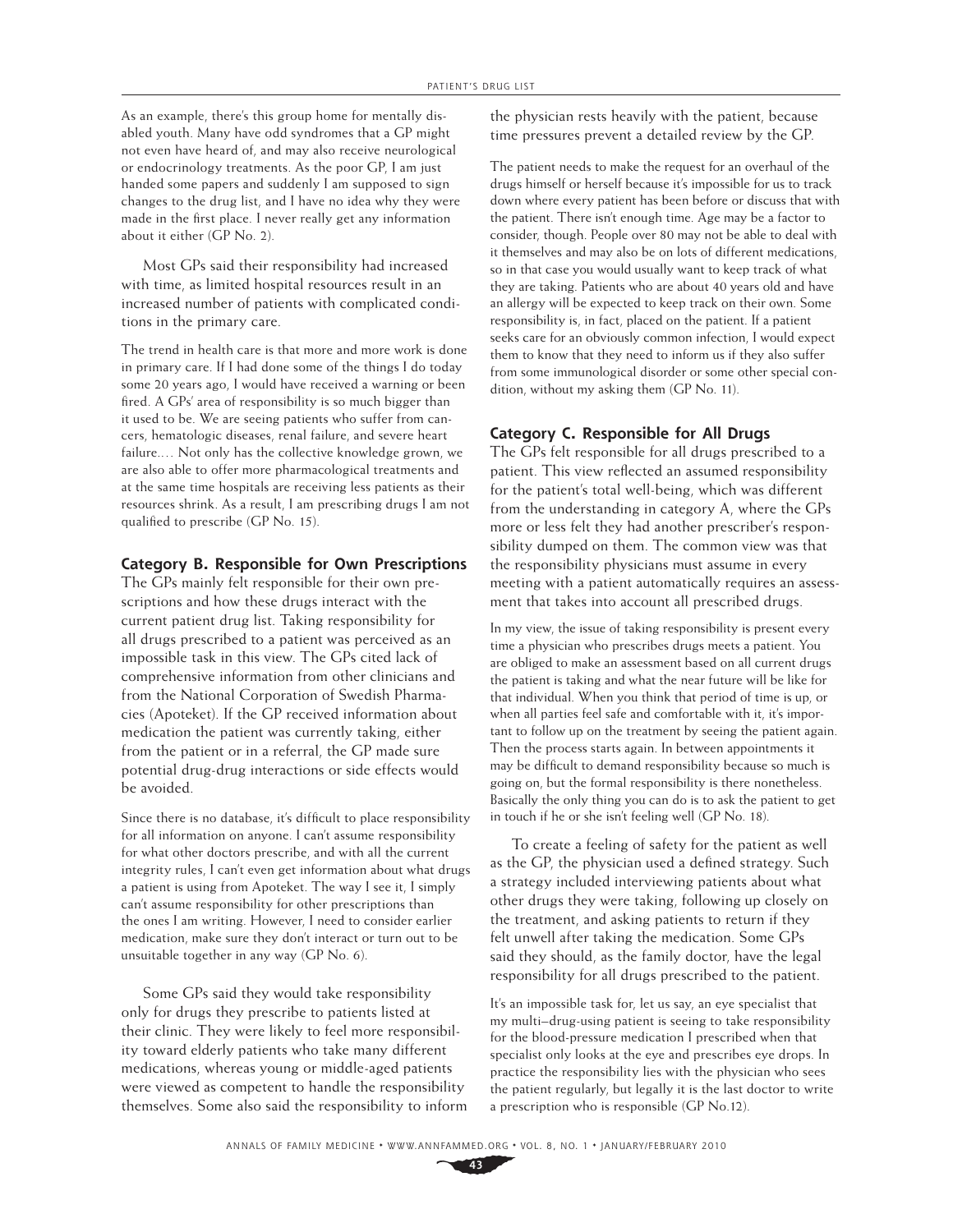## **Category D. Different but Shared Responsibility**

GPs and patients had their respective areas of responsibility.

I am responsible for adding changes to the list and following up on them. At the same time I can't assume responsibility on a wider scale because it is an impossibility. In my view, patients are in charge of their treatment and the medications they are taking, because people may consult several specialists for different ailments and get prescriptions from several different places. As a GP, I couldn't possibly take an overall responsibility in those situations. It can't be done. The patient must assume a big responsibility (GP No. 19).

The GP had knowledge about drugs and felt responsible for safety, such as knowing about an appropriate indication for each drug and drug-drug interactions. The patient was responsible for taking the drugs according to the GPs instructions and for telling their physicians what other medication they may have been prescribed by other physicians. The GP sought to strengthen the patient's sense of understanding and personal responsibility for the treatment through discussions with the patient on why and how to use a particular drug. One GP pointed out that medical attendance has a paternalistic tradition, which made the patient passive, without responsibility, "the patient should do what the doctor says." GPs believed the only way to change this view was to get patients more involved in their own treatment.

It could be that we have sort of made drugs a part of the doctor's world. It's a health care product that the patient needs to take. It is like you need to get people to understand that this is actually your drug that you choose. I print out drug lists for my patients and tell them "this is what you are supposed to be taking according to my notes, and now go and check if you have these drugs at home, please." It is a way to get patients more involved, it is their personal medication. I believe in that. I think this is a very exciting subject, but it doesn't fit well with rational and fast health care (GP No. 4).

GPs said they also collected information by ordering copies of medical records from their patients' other physicians, a work described as time consuming.

## **Category E. Patient Transferring Drug Information**

The patient was responsible for drug information transfer between physicians. This approach emphasized that the patient is the only one to have a complete picture of the drugs he or she is using, because patients often visit different prescribers. The GPs also talked about the patient integrity law as a threat to patient safety. This law does not allow physicians and the pharmacies to share information about the patients' prescribed drugs.

 The patient receives the care and is then made the messenger, due to some integrity reason that prevents health care professionals from exchanging information. The problem is people don't remember. They are unable to recall what they were prescribed or if they actually got it, they have other things on their minds (GP No. 4).

As a result, patients were seen as having a huge responsibility for their own drug treatments and for informing physicians of what medications they use. GPs depend on this information while prescribing or in follow-up treatment.

The patient can see any doctor in the Stockholm area they like. There are lots of physicians with private clinics, and nobody lets me know when they've been to one of them. I am aware of my information being outdated, so I need to check with the patient, who doesn't always know either and may have forgotten the drug list at home. So sometimes you just have to tell them to bring all their pill jars with them next time (GP No. 16).

GPs said one reason patients do not tell what drugs they use could be that they believe physicians have access to that information through electronic medical records. When asked about their drugs, a major problem was that patients were not always regarded as reliable sources of information. GPs said patients often do not remember what kind of drug they are taking.

## **Outcome Space**

Table 2 shows how understanding responsibility is distributed among the GPs interviewed, as expressed in the 5 categories of A through E. How these categories relate to each other is displayed in the outcome space (Figure 1). The outcome space, which can be viewed



GP = general practitioner.

prescribers

Note: Category D is the most comprehensive; it comprises a broader understanding because it includes aspects of the other 4 categories (A, B, C, and E), as well as the patient perspective on drug therapy. In contrast, GPs expressed a more restricted understanding in category A, often excluding aspects from above categories.

**Category A.** GP feels an imposed responsibility from previous prescriber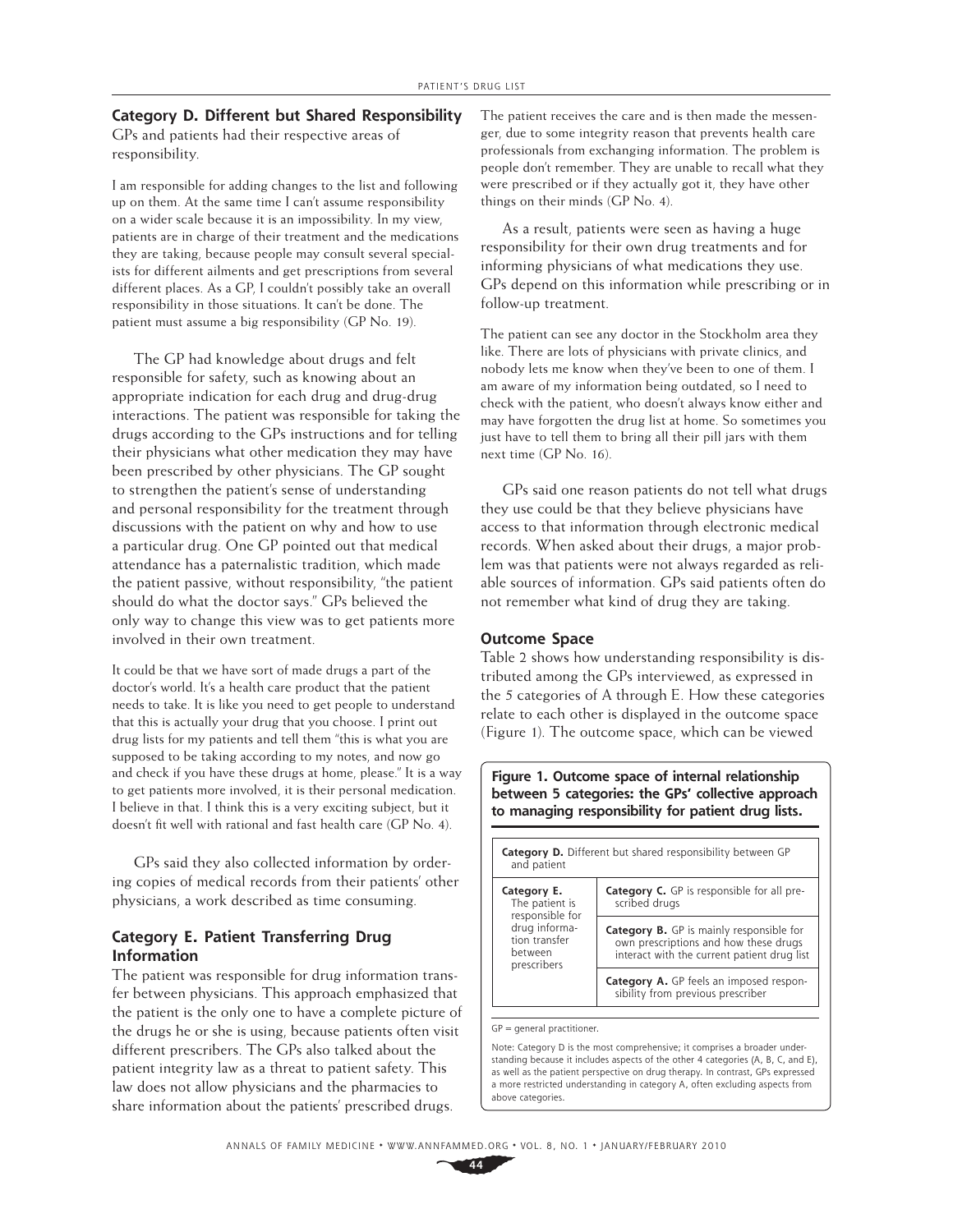as a work map, represents the GPs' collective approach to what they focus on in managing responsibility for patient drug lists.

The 5 categories constitute a hierarchy of understanding responsibility. Category D is the most comprehensive, not only because it incorporates aspects of categories A, B, C, and E, but also because it includes the patients' perspective on drug therapy. In this category the GP adopts a patient-centered approach.<sup>18</sup> Category D might even facilitate the patient's role as a distributor of information between physicians (described in category E), a responsibility the patients seem to have difficulty managing.<sup>19</sup> Category E affected all categories because of the importance of having access to patientspecific drug information in prescribing.

In category C, the GPs stated they have the overall responsibility for all drugs prescribed to a patient. The patients are the focus but are not seen as active participants. The GPs have a doctor-centered approach, and communication is more biomedically oriented.20 To transition from category C to D would mean that the GP would have to adopt a broader way of understanding responsibility to take into account the patient's perspective.

Most GPs' understanding of responsibility is described by category B, in which the GPs focused mainly on their own prescriptions. Table 2 shows that 11 GPs reported their predominant understanding to be in this category. These GPs described a culture of passivity and lack of initiative when not asking the patients about what drugs they take. Earlier research has shown that this passive attitude exists.<sup>19,21</sup> We did not question why the GPs reported this passive understanding in our study.

Category A was interpreted as the most restricted way of understanding responsibility. GPs in this category engaged in a passive approach to prescription management when they renewed prescriptions or signed drug lists for diseases they did not feel competent to manage. From the perspective of these GPs, the patients' role is also described as passive.

## **DISCUSSION**

This study shows that GPs vary in how they perceive responsibility for current patient drug lists. Variations occurred even though the GPs were aware of medical directives to be responsible for their own prescriptions, as well as for the current drugs on a patient's drug list, and even though they knew patients may need to take more responsibility for their own drug treatments than they were aware. Our findings correlate with those of recent European<sup>9,20</sup> and North American<sup>22</sup> studies that identified several areas where preventable drug-related

problems could potentially arise. These areas included information gaps in patients' drug histories, communication problems between patients and health care professionals, and communications problems between health care professionals in patient care management. Because information exchange between care facilities was incomplete, the GPs were forced to make decisions based on limited patient-specific information about drug use<sup>9,22</sup> The information gaps also put the burden of responsibility on the patient for passing along information between physicians (as described in category E). The situation is further complicated in that patients are often not able to tell what drugs they take and therefore fail to distribute the needed information. Earlier research has shown that patients frequently asked their GPs "what medications they were taking."19

It is important that patients understand what prescriptions they are taking as part of becoming responsible for their own well-being (described in category D). When the patients have several prescribers, the risk of errors increases, eg, possibility of duplication of drugs and potential drug-drug interactions.<sup>22</sup> Patients who understand their drug treatment are more likely to ask questions about the usefulness of another drug that has a similar effect and or other drug-related concerns. When the patient asks questions, the GP's ability to correct misinformation increases, which makes prescribing decisions more judicious and informed.23 Ensuring that patients understand and become more active in safely managing their own prescriptions requires that GPs acquire adequate information<sup>9</sup> and develop competence in involving patients in shared decision making.24 Shared decision making requires communication between GPs and patients, which is neither original nor difficult to practice.<sup>25</sup> What is difficult is finding an appropriate way to educate GPs to improve clinical communication.25,26

How GPs understand responsibility for patients' drug lists varies according to the type of patient (age) and the problem (illness, disease). Because an understanding of their responsibility for patients' drug lists varied among this group of GPs, it will also likely vary among specialists. A related study of an emergency care unit showed that physicians did use the patientspecific drug list, but only as a tool to diagnose the patient's condition. Drug treatments were not normally changed because the physicians said they were unable to follow up on the treatment.<sup>27</sup>

The GPs believed that a joint database of all drugs prescribed to a patient will solve many problems related to the current patient drug lists. We must ask ourselves how likely this scenario is in reality. What will happen in the future when harmonization of laws and technical solutions make all prescribed drugs transparent to all